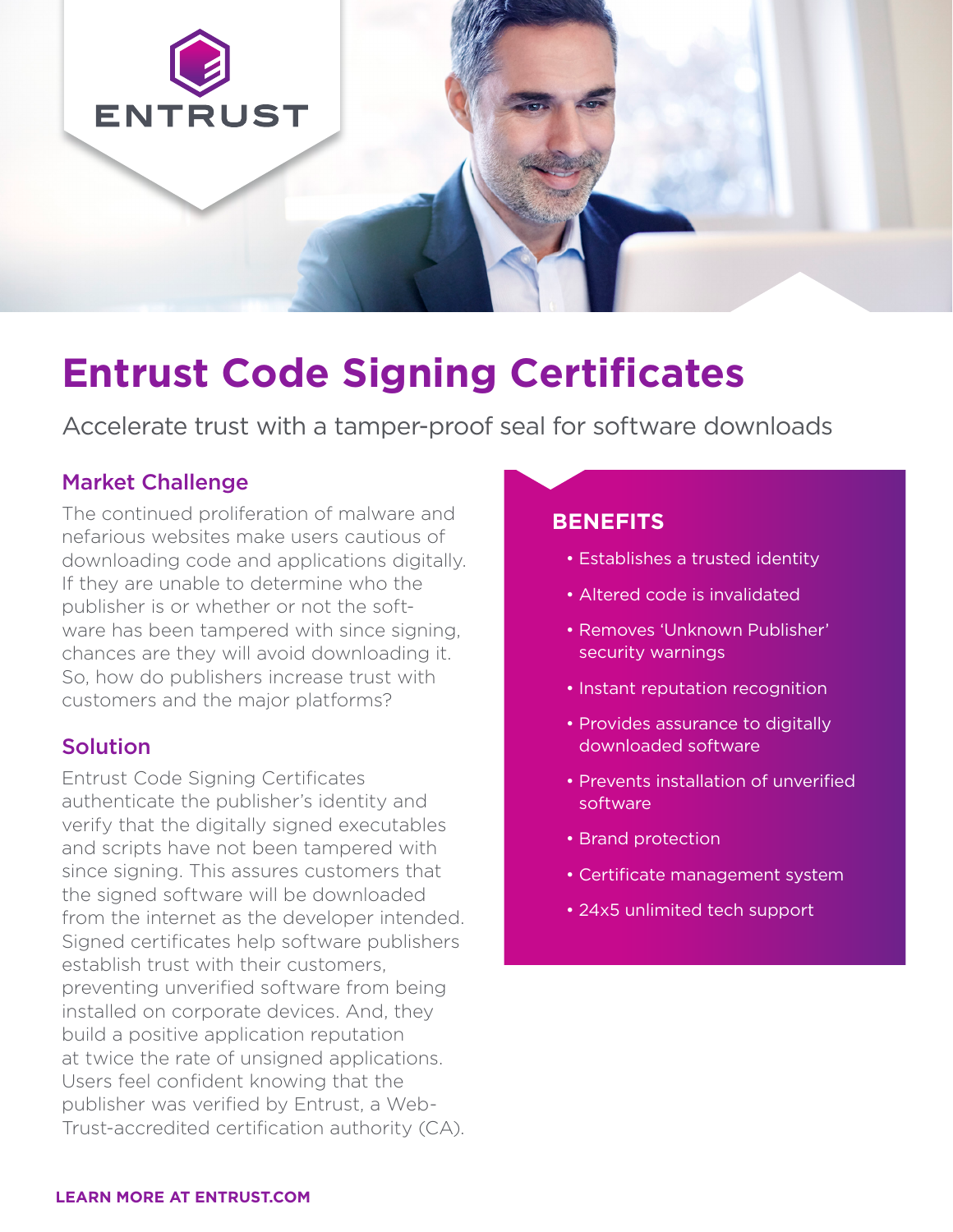# Entrust Code Signing Certificates at a glance

Entrust Code Signing Certificates give users the needed assurance that your code or application has not been tampered with since getting a digital signature.

#### **Establishes a trusted Identity.**

Publisher's identity is verified by a WebTrust-accredited CA, Entrust, building a trusted relationship with your users.

**Authenticates code.** Dialog box indicates whether the code or application has been tampered with since signing, giving users the confidence they need to decide whether or not to download it.

**Removes "unknown publisher" dialogs.** Significantly reduces trust dialog boxes from appearing during installation, giving users assurance that the software is safe to download.

#### **Instant application reputation for Microsoft SmartScreen®**

**filter.** Builds a positive SmartScreen Application Reputation at twice the rate of unsigned applications.

**Entrust EV or OV Code Signing** 

**Certificates.** Choose extended validation (EV) to provide your customers with the highest level of trust and to sign Microsoft Windows Kernel drivers. Alternatively, another option is organization verified (OV) certificates.

**[entrust.com/code-signing-certificates](https://www.entrustdatacard.com/products/digital-signing-certificates/code-signing-certificates)**

## Features

- Meets EV and OV requirements
- EV and OV verified by a WebTrust -accredited CA
- Minimum key size: 3072-bit RSA
- Supports SHA-2 algorithms
- Includes Common Criteriacertified token
- Integrates with most third-party development tools
- SmartScreen Application Reputation recognition
- Establishes trusted relationship
- Prevents trust dialogs
- Verifies software publisher
- Assures code authenticity
- Imports timestamp
- Unlimited signing
- 30-day reissue
- Expiration notification
- Easy purchasing options
- 1, 2, or 3-year licensing terms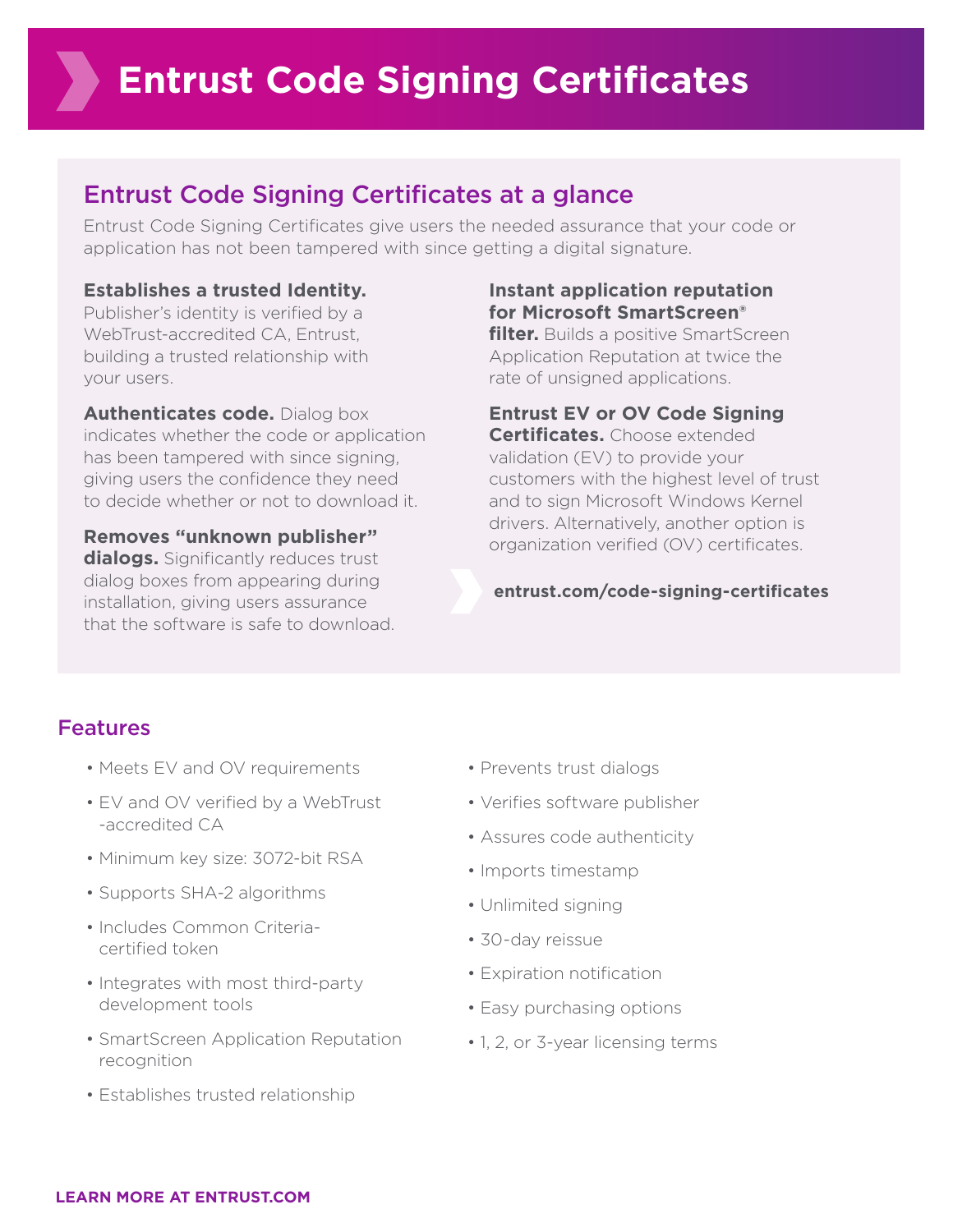# Signing capabilities

Comprehensive signing capabilities for a wide-range of applications:

- m
- Device drivers
- Operating systems
- Freeware
- Packaged software
- OEM software
- Utility software
- Shareware
- Enterprise applications
- Web applications
- Middleware

# Supported systems

By packaging applications and macros for online software distribution, Entrust Code Signing Certificates provide a digital signature and certification for most applications and are compatible with major platforms including:



- Authenticode
- Java
- Visual Basic Script
- Microsoft® Windows® platforms
- Adobe Air
- Microsoft Office® macros
- VBA-Web applications